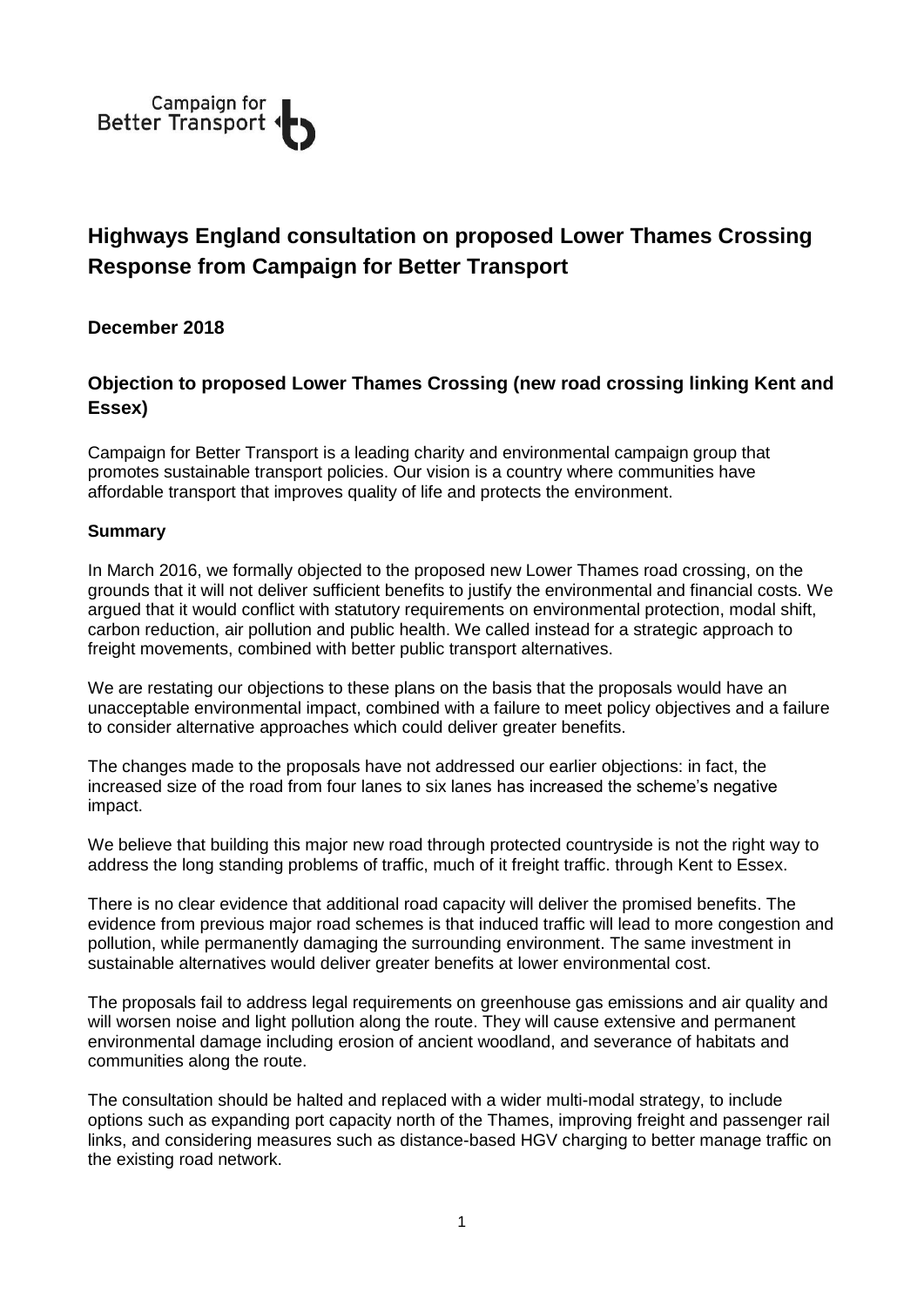## **Consultation response**

- 1. Need for the Lower Thames Crossing
	- 1.1. We strongly disagree that there is a need for the proposed Lower Thames Crossing.
	- 1.2. We reject the argument that the new road is needed to relieve pressure on the existing road network. Any temporary congestion relief is likely to be eroded by induced traffic, as identified in the 1994 SACTRA report 'Trunk Roads and the Generation of Traffic'. More recent research confirms that the impact of induced traffic, with major road schemes showing traffic increases of up to 47 per cent over 20 years.<sup>1</sup> Building new capacity in response to demand is intrinsically unsustainable: the benefits of additional capacity are eroded as it is taken up. These additional journeys do not begin and end on the motorway: they result in increased traffic on the rest of the road network.
	- 1.3. We reject the claim that the new crossing will provide relief for the Dartford Crossing. Past interventions at Dartford demonstrate that increasing the capacity of river crossings does not deliver long-term congestion relief. Highways England's pre-consultation reports on the Dartford Crossing confirmed that new road capacity cannot provide a sustainable longterm solution: *"Analysis of traffic data shows that traffic demand at Dartford has responded in step with capacity; such that whenever new capacity has been provided, it has filled up and created the need for more capacity. This has been a recurring pattern since the second tunnel was opened at Dartford in 1980 and then the QEII Bridge in 1991. Today there is insufficient capacity to cater for current and future traffic demand."* <sup>2</sup> The new proposals claim at best a 7 per cent reduction at traffic in Dartford.
	- 1.4. We reject the claim that the proposed road will support sustainable local development. Sustainable development is delivered by locating homes and jobs close to existing transport hubs, prioritising use of existing brownfield sites. The revised National Planning Policy Framework (para 103) states that "*Significant development should be focused on locations which are or can be made sustainable, through limiting the need to travel and offering a genuine choice of transport modes*." <sup>3</sup> The Lower Thames Crossing will introduce a new motorway-standard road that is not designed for local trips or multi-modal traffic. It will damage the environment for existing communities along its route and do nothing to deliver sustainable local development.
	- 1.5. The argument that major roads will contribute to wider economic growth is also unproven. Research published since the previous consultation on the Lower Thames Crossing analysed 86 major road schemes from the past 20 years, using official data from the Post Opening Evaluation (POPE) reports. This confirmed that the promised economic benefits from new roads have not been delivered. Only a quarter of schemes in the study had evidence of economic uplift, and it was unclear whether this new economic activity would

1

<sup>1</sup> Sloman L, Hopkinson L and Taylor I: The Impact of Road Projects in England Report for CPRE (2017)

<sup>2</sup> Highways England Lower Thames Crossing Pre-Consultation Scheme Assessment Report (2016)

<sup>3</sup> National Planning Policy Framework (July 2018)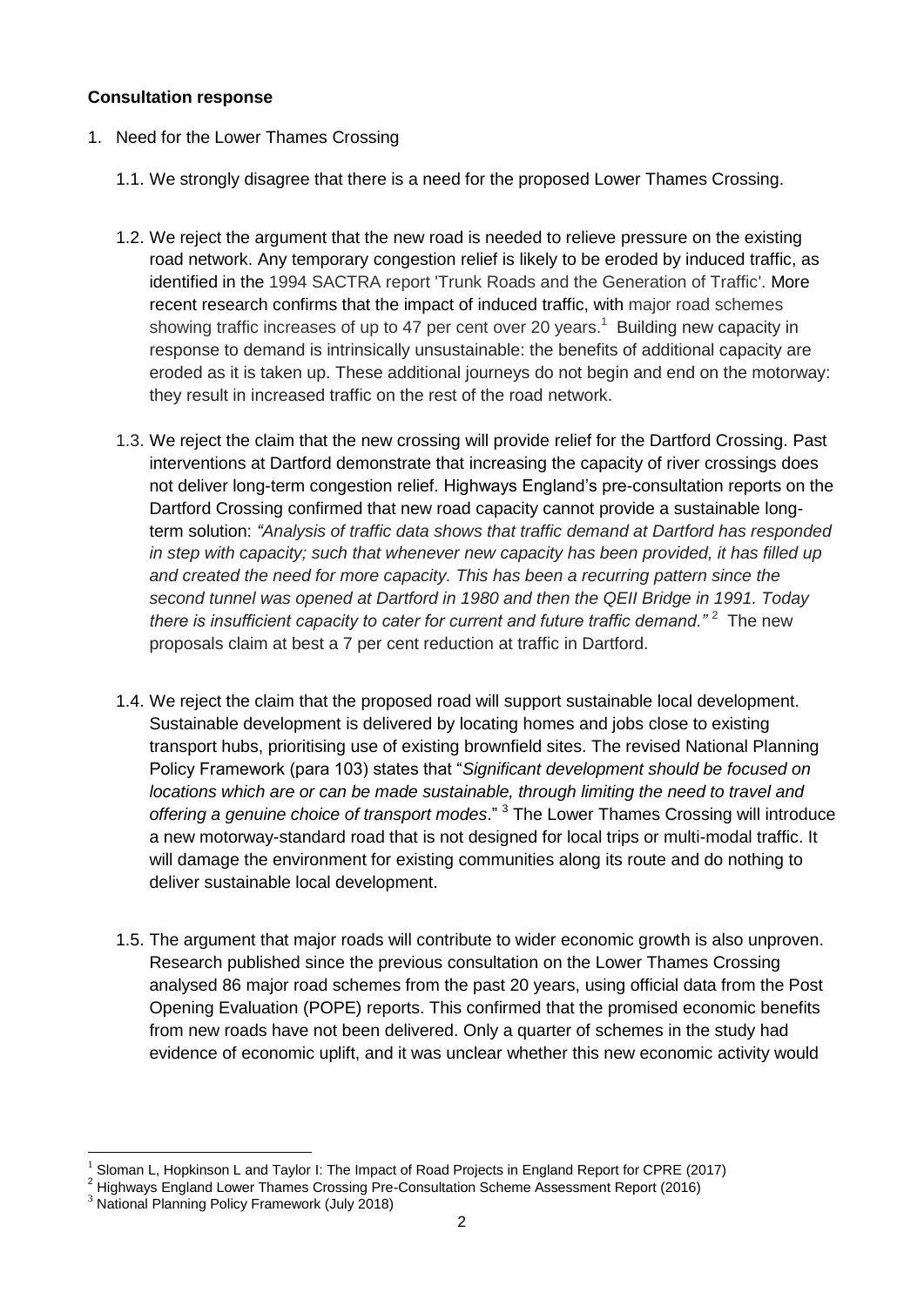have happened anyway and whether it was genuinely additional, or simply a displacement from elsewhere. <sup>4</sup>

- 1.6. Changes in travel demand have further undermined the case for the Lower Thames Crossing. The Commission for Travel Demand has reported on a consistent long-term decline in time spent and distance covered in travel: while there has been a growth in employment, there is a decline in commuting trips.  $5$
- 1.7. These trends are stronger among young adults. There is a decline among young adults in take-up and use of driving licences. The number of young people with a driving licence peaked in 1992-94 at 48 per cent of 17 to 20-year-olds: by 2014 only 29 per cent of that age group had a licence. Among people aged 21 to 29, the number of licence holders dropped from 75 per cent to 63 per cent over the same period. There has also been a 10 per cent fall in the number of 17 to 29-year-olds driving a car in a typical week, from 46 per cent 1995-99 to 37 per cent 2010-2014. <sup>6</sup>
- 1.8. The most recent annual traffic statistics confirm that passenger traffic growth has stabilised, with car and taxi traffic was broadly stable at 252.5 billion vehicle miles (decreasing slightly, by 0.4 per cent) compared to the year ending September 2017, while car traffic rolling annual estimates were level with those for the year ending June 2018.<sup>7</sup>
- 1.9. The pressure caused by road-based freight on Kent's infrastructure is well-known, with Operation Stack having serious implications in terms of environmental impact and costs to the public purse and to business. For example, the Freight Trade Association has estimated that Operation Stack costs the UK freight industry about £750,000 a day,  $8$  while the Port of Dover estimates the UK economy loses up to £250m per day when Stack is in force. <sup>9</sup> To provide an additional road crossing to service traffic from Kent, risks embedding rather than resolving the problem of excessive road freight traffic through the county.
- 1.10. In addition, the current uncertainty about the final nature of the Brexit settlement and its impact on cross-Channel traffic makes any assumptions about the demand for and impact of this road scheme unreliable and premature.
- 1.11. There is real potential to expand use of ports north of the Thames instead of routing freight by road from Dover to north of the Thames. DP World London Gateway has ample capacity, served by a state of the art rail terminal, the largest in the country, with six 750 metre long rail sidings  $^{10}$  and improvements to the M25/A13 junctions to support HGV

<u>.</u>

 $^4$  Sloman L, Hopkinson L and Taylor I: The Impact of Road Projects in England Report for CPRE (2017)

<sup>&</sup>lt;sup>5</sup> Prof. Greg Marsden et al, University of Leeds "All Change? The future of travel demand and the implications for policy and planning" (May 2018)

<sup>6</sup> Kiron Chatterjee et al, UWE/University of Oxford "Young People's Travel – What's Changed and Why? Review and Analysis" (Feb 2018)

<sup>7</sup> DfT: Provisional road traffic estimates, Great Britain: October 2017 to September 2018 report (December 2018) <sup>8</sup> http://data.parliament.uk/writtenevidence/committeeevidence.svc/evidencedocument/transport-committee/operation-

stack/oral/23089.html

<sup>&</sup>lt;sup>9</sup> http://www.bbc.co.uk/news/uk-england-kent-35866339

<sup>10</sup> http://www.londongateway.com/the-port/#access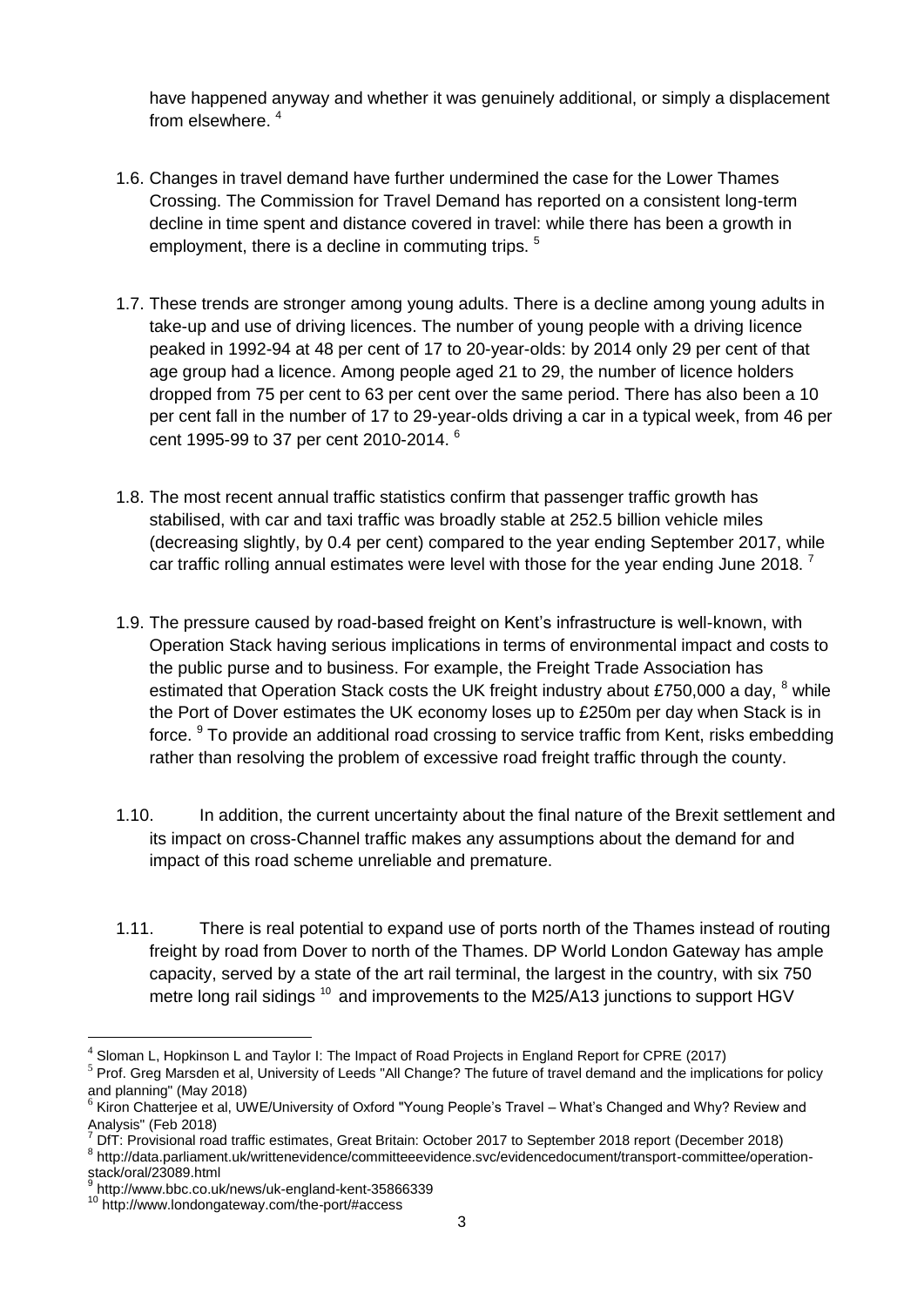movement. <sup>11</sup> Tilbury port, including the [London Container Terminal](http://www.londoncontainerterminal.com/) (LCT), also has capacity to take extra freight without requiring additional road or rail infrastructure, while the Tilbury2 expansion proposals will see further capacity to handle large volumes of freight.

- 1.12. Heavy goods vehicles have high external costs, including infrastructure and pollution impacts, with only an estimated 30 per cent of these costs covered. <sup>12</sup> There is great potential benefit in shifting truck traffic to rail. There is potential to upgrade the gauge of the existing conventional rail network in Kent to accommodate more rail freight, and to expand the use of the HS1 line for freight shuttles between existing terminals at Barking and Calais.
- 2. Local environmental impacts
	- 2.1. The proposals will cause extensive and permanent environmental damage and fail to address wider sustainability imperatives. This damage will be increased with the change in the road plans from a four-lane to a six-lane motorway standard route, with associated land take from construction works. The enlarged red line boundary for the proposed scheme has increased the land take from approximately 12 square km to over 21 square km. The irreversible impact on the natural environment makes the plans unacceptable.
	- 2.2. In the 2016 consultation, Highways England stated "*We recognise that our proposed scheme would have an impact on local communities as well as cultural heritage and*  landscape. These include areas of greenbelt, the Kent Downs Area of Outstanding Natural *Beauty and areas of ancient woodland*…*All route options would potentially affect areas of ancient woodland and protected species such as water voles, great crested newts and birds." <sup>13</sup>*
	- 2.3. The Woodland Trust and Kent Wildlife Trust have warned that the preferred route options threaten ancient woodland, with 54ha of ancient woodland falling within the development boundary or its 50 metre buffer zone, as confirmed by Highways England's environmental report. Eight areas of ancient woodland, including three SSSIs, are threatened by direct loss or damage from the current road plans.
	- 2.4. We note the changes made to the southern tunnel portal to address the impacts on the Ramsar sites. However, Essex Wildlife Trust advises that the northern tunnel alignment remains a threat to important coastal grazing marsh, and that it would damage the Goshems Farm wildlife reserve, which support a diverse range of Red Data Book invertebrates, and provide habitats for protected bird species and water voles. The new road will result in impacts on a further three local wildlife sites and four other nature areas that support UK Biodiversity Action Plan priority habitats within Essex.
	- 2.5. The proposed road will have significant landscape impacts along its route, with the introduction of major highways infrastructure with elevated sections and overhead signage, to Green Belt land and conservation areas, and associated noise and light pollution.

<sup>&</sup>lt;u>.</u> <sup>11</sup> https://www.thurrock.gov.uk/sites/default/files/assets/documents/ltc\_letter\_20160315.pdf

<sup>12</sup> CEDelft: External and infrastructure costs of HGVs in the EU28

<sup>13</sup> https://highwaysengland.citizenspace.com/cip/lower-thames-crossing-consultation/user\_uploads/lower-thamescrossing-consultation-factsheet---biodiversity--cultural-heritage-and-landscape.pdf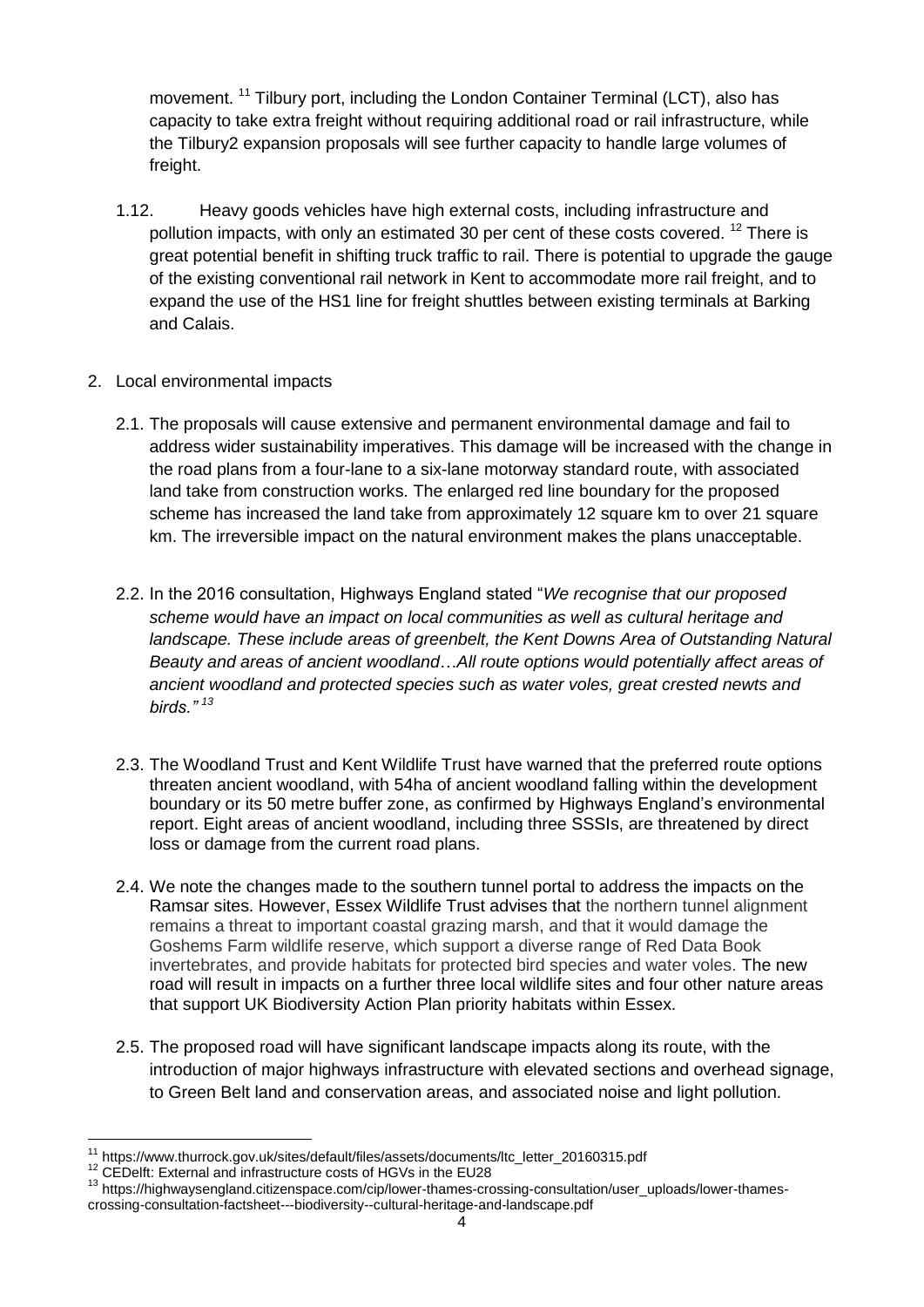- 2.6. In Kent, the preferred route would damage the setting of Gravesham, with the loss of all the open land between Gravesham and Medway. The route cuts through the northern section of the Kent Downs AONB. The landscape impacts are widespread: the Shorne Woods Country Park will be adversely affected and the setting of many attractive villages will be permanently destroyed, with, for example Chalk village being cut off from its twelfth century church.
- 2.7. In Essex, it would have severe visual impact on the Mardyke Valley, threatening the setting of Horndon on the Hill, Orsett village and Orsett Heath. It will exacerbate community severance between East and West Tilbury and between North and South Ockendon and adversely affect Chadworth St Mary.
- 3. Wider environmental impacts
	- 3.1. Even if the impact on specific sites could be mitigated, the proposals fail to address wider sustainability imperatives. There is an urgent need is to meet  $CO<sub>2</sub>$  reduction targets in order to avoid catastrophic climate change impacts. The Climate Change Act (2008) established a target for the UK to reduce its emissions by at least 8 per cent from 1990 levels by 2050. The increase in traffic that the Lower Thames Crossing will generate is directly contrary to this imperative.
	- 3.2. Transport is the largest emitting sector of the UK economy, accounting for 28% of UK greenhouse gas emissions in 2017. The UK Committee on Climate Change advises that policies to increase levels of walking, cycling and use of public transport need to be strengthened, to deliver reductions in vehicle mileage of at least 5 per cent below the baseline trajectory, and that opportunities to reduce demand for travel must be exploited. Demand reduction is generally highly cost-effective and has many co-benefits.<sup>14</sup>
	- 3.3. Traffic reduction is also necessary to meet statutory air quality standards. Under the EU Ambient Air Quality Directive, all EU member states have been bound by limits on air pollution since 2010. The UK Government has failed to meet limits for nitrogen dioxide  $(NO<sub>2</sub>)$  and is required by the High Court judgement of April 2015 to take steps to achieve compliance at the earliest opportunity. The major source of  $NO<sub>2</sub>$  pollution is diesel vehicles. The Lower Thames Crossing is planned to open in 2027, but the Government's Road to Zero plans will not deliver a zero emission fleet until at least 2040. In the interim, even a marginal increase in traffic volumes will have an adverse impact on air quality. This risks the Government being in further breach of its legal duty.
- 4. Consideration of alternatives
	- 4.1. We are concerned that the consultation fails to offer any real options or consider any alternatives.

<sup>1</sup> <sup>14</sup> UK CCC: Reducing UK emissions 2018 Progress Report to Parliament (June 2018)